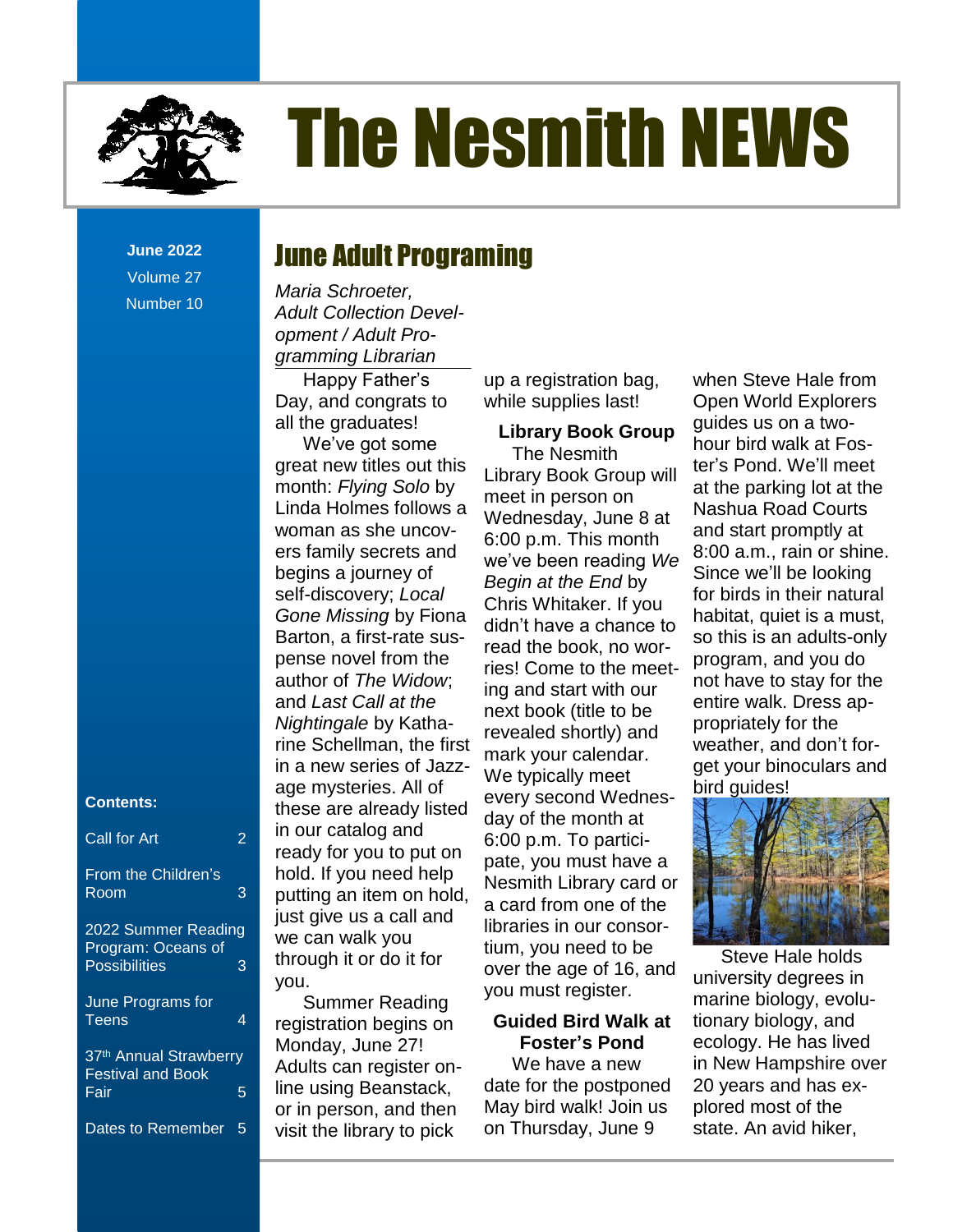birder, and experienced naturalist, Steve loves to share his experience and knowledge with others eager to learn. In April 2016, Steve formed Open World Explorers to more fully share his knowledge and experiences in ecology, ornithology, and Earth science, and to help others find personal value in the natural history and landscape of the area. www.openworldexplorers. com

### **Putting Human Faces on the Textile Industry**



Daily life for the Amoskeag Manufacturing Company's textile worker was not easy. On Thursday, June 16 at 6:30 p.m., Robert Perreault will shed light on how people from a variety of European countries, as well as from French Canada, made the transition from an agrarian to an industrial society and how that change affected families, cultures, the nature of work, and relationships among workers themselves. This New Hampshire Humanities program is cohosted by the Windham Historical Society.

Robert B. Perreault has worked as a research assistant/ oral history interviewer, librarian/archivist, freelance writer, historical tour guide, public speaker, photographer, and conversational French teacher to promote Manchester's history and New England's Franco-American culture since 1973. His works of nonfiction and fiction, written in French, in English, or in both languages, include seven books and more than 150 articles, essays, and short stories published in the US, Canada, and France. Perreault holds an MA in French with specialization in New England Franco-American studies from Rhode Island College and an MFA in Creative Writing/Fiction from SNHU. In June 2012, Manchester's Centre Franco-American named him Franco-American of the Year.

### **Tranquil Sea Creature Painting Class**

On Wednesday, June 29 at 6:00 p.m., local artist Tif Farmakis-Day will help us kick off our Adult Summer Reading Program by leading us in an acrylic painting class! Using the Summer Reading theme,

"Oceans of Possibilities," as inspiration, Tif will teach us how to paint tranquil sea creatures.



This class is open to all skill levels, and all materials will be provided. Registration is required. Please contact us if you register, but cannot attend so that we can make space for another attendee. To see Tif's amazing art, check out her website at [www.tifdoesart.com.](http://www.tifdoesart.com/)

Adult programs are for ages 16 and up (unless otherwise noted), and registration is required. To register for these programs, please visit our Events Calendar at [https://nesmithlibrary.org/calend](https://nesmithlibrary.org/calendar/month) [ar/month.](https://nesmithlibrary.org/calendar/month)

For more information on any of these programs, or if you have any questions, please contact Maria, at [mschroeter@](mailto:mschroeter@nesmithlibrary.org) [nesmithlibrary.org,](mailto:mschroeter@nesmithlibrary.org) or call the library at 603-432-7154.



Nesmith Library invites Windham artists to display their work in our main reading room at 8 Fellows Road. Please apply to join our schedule for a one-month display by calling Nesmith Library at 603-432-7154 or by emailing Maria Schroeter, our Adult Services Librarian, at [mschroeter@nesmithlibrary.org.](mailto:mschroeter@nesmithlibrary.org)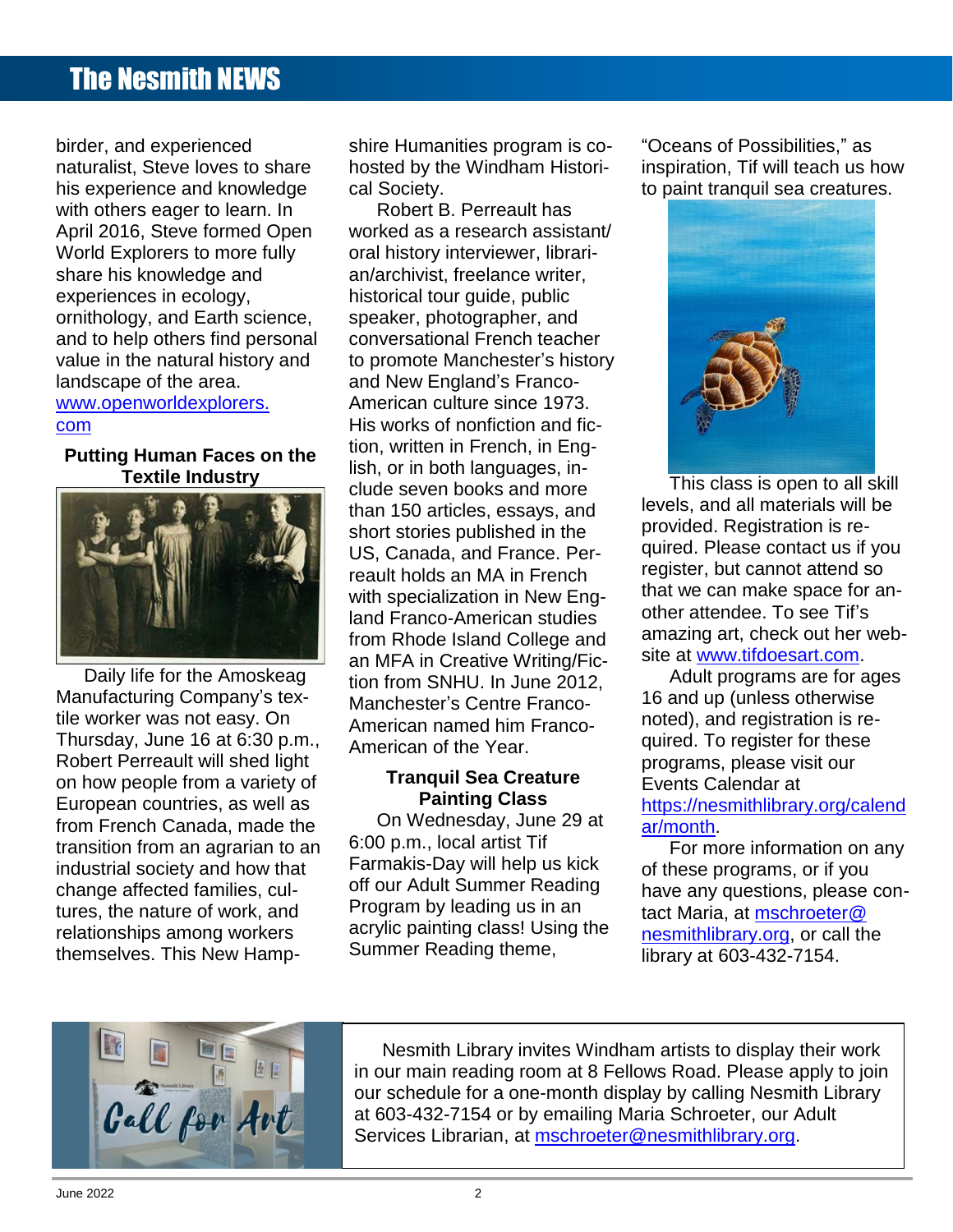## From the Children's Room

*Azra Palo, Head of Youth Services*

### **1000 Books Before Kindergarten**

During our first 1,000 Book Challenge on Beanstack, over 97 patrons 0-5 years old signed up, read 12,500 books, and 3 graduated from the program since September 2021! The Nesmith Library will be pausing the challenge June-August, so that patrons can participate in our summer reading program. Details about our summer reading program and events will be made available the first week of June at [nesmithlibrary.org.](https://www.nesmithlibrary.org/) Questions? Email Azra [apalo@nesmithlibrary.org.](mailto:apalo@nesmithlibrary.org)

**Special Baby Bubble Storytime** Baby **Bubble** ednesday, June.8  $10:30$  AM Ages  $0-2$ Siblings Welcome

Babies ages 0-2 years. Siblings welcome. Registration not required. In person.

Our youngest patrons are welcome to join us for our first ever Baby Bubble Time! Starting at 10:30 a.m. on Wednesday, June 8 at the Nesmith Library, it will be bubbles abound, with a bit of music, maybe some toys, and definitely a good time. Questions? Email Kirsten Rickershauser at [krickershauser](mailto:krickershauser@nesmithlibrary.org) [@nesmithlibrary.org.](mailto:krickershauser@nesmithlibrary.org)



Tweens (grades 4-8), get ready for the summer with a bracelet or bookmark with our Tween Craft Takeaway on Wednesday, June 15 starting at 9:00 a.m. No registration and while supplies last! Questions? Email Molly at [mpevna@](mailto:mpevna@nesmithlibrary.org) [nesmithlibrary.org.](mailto:mpevna@nesmithlibrary.org)

## **Mini Art Show** ni Art I<del>e</del> **Grand Opening** THURSDAY, JUNE 9  $C:30-7:30$  PM

To celebrate all the wonderful art pieces that everyone submitted during April vacation for our mini art show, we're having a grand opening with a craft and snack at the Nesmith Library! Join us in person on Thursday, June 9 from 6:30 to 7:30 p.m. to see all the wonderful creations! No registration necessary. Caregivers and children of all ages are welcome. Questions? Email Azra at [apalo@nesmith](mailto:apalo@nesmithlibrary.org) [library.org.](mailto:apalo@nesmithlibrary.org)

## 2022 Summer Reading Program: Oceans of Possibilities

*Azra Palo*

**Children's Registration Day & Registration Bag** POSSIBILI

Starting Monday, June 27, Nesmith Library patrons ages 0- 11 can register ONLINE for Summer Reading using our Beanstack app! If you have a Beanstack account already

(either from last summer or our 1,000 Books) you only have to log in and check off the challenge for each reader. Not sure if you have an account? Call the library at 603-432-7154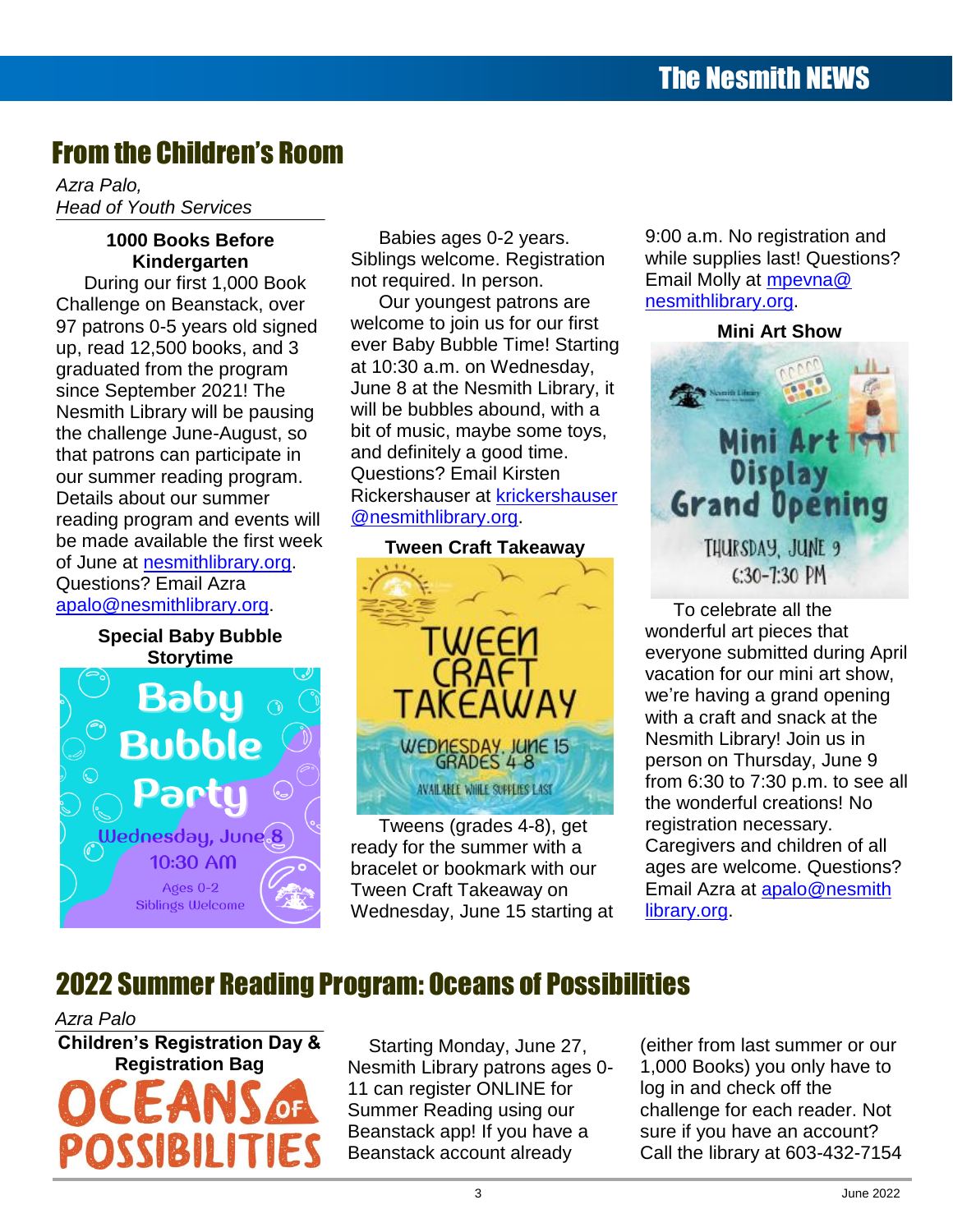and ask for Youth Services. After registering, you can immediately start logging your books in order to win raffle tickets towards our end-ofsummer reading prizes!

In addition, young patrons can pick up their registration bag at the library starting Monday, June 27 as well! Supplies are limited and registered participants are not guaranteed a registration bag for registering.

Questions? Email Azra at [apalo@nesmithlibrary.org](mailto:apalo@nesmithlibrary.org) and make sure to check out our Children's Updates webpage for information, photos, and more!

### **Children's Summer Reading Kick-Off with Mr. Aaron!**



Rock out because summer reading has officially started and we're so excited to welcome back our awesome friend, Mr. Aaron! Join us Thursday, June 30 at 10:30 a.m. on our front

lawn (weather permitting, indoors if raining) to dance and sing!

Count on a thrilling musical adventure with Mr. Aaron. With great grooves and an up-tempo folk-pop sound, "All My Friends Are Giants" tells stories – of a tea party for giants, of Ali Baba who won't listen to his poor camel, of a duck who likes to think – and features some outlandish instruments like the bass clarinet, the cajon, and more. Kids and grown-ups alike will dance and laugh along.

No registration required. All ages. In person.

Questions? Email Molly at [mpevna@nesmithlibrary.org.](mailto:mpevna@nesmithlibrary.org)

## June Programs for Teens

### *Azra Palo*

I'm pretty shore that it's going to an awesome June at the Nesmith Library! Before we get into summer reading, we have the last **Teen Advisory Group** meeting of the school year. Don't know what TAG is and want to find out? Join us on Tuesday, June 14 at 6:30 p.m. We'll be meeting outside on the library lawn.

Tweens, get ready for the summer with a bracelet or bookmark with our **Tween Craft Takeaway** on Wednesday, June 15 starting at 9:00 a.m. No registration and while supplies last!

At the end of June, we kick off our 2022 "Oceans of

Possibilities" **Teen Summer Reading Program** with online registration and a registration bag, while supplies last starting on Monday June 27 at 9:00 a.m.



Our teen kick off will include our special guest, Kate Sheridan, a.k.a. **The Laundress Tarot**, on Tuesday, June 28 at 6:30 p.m. No registration is required. Kate will provide an introduction to Tarot. Learn how to conduct a reading for yourself and others, and use the cards for self-reflection and personal growth. Bring your own Tarot deck to try doing a reading yourself!

Questions about any of our programs or teen services in general? Email Molly, the teen librarian, at [mpevna@nesmith](mailto:mpevna@nesmithlibrary.org) [library.org.](mailto:mpevna@nesmithlibrary.org) Please note that any programs labeled "teen" are for grades 7-12 and any programs labeled "tween" are for grades 4-8.